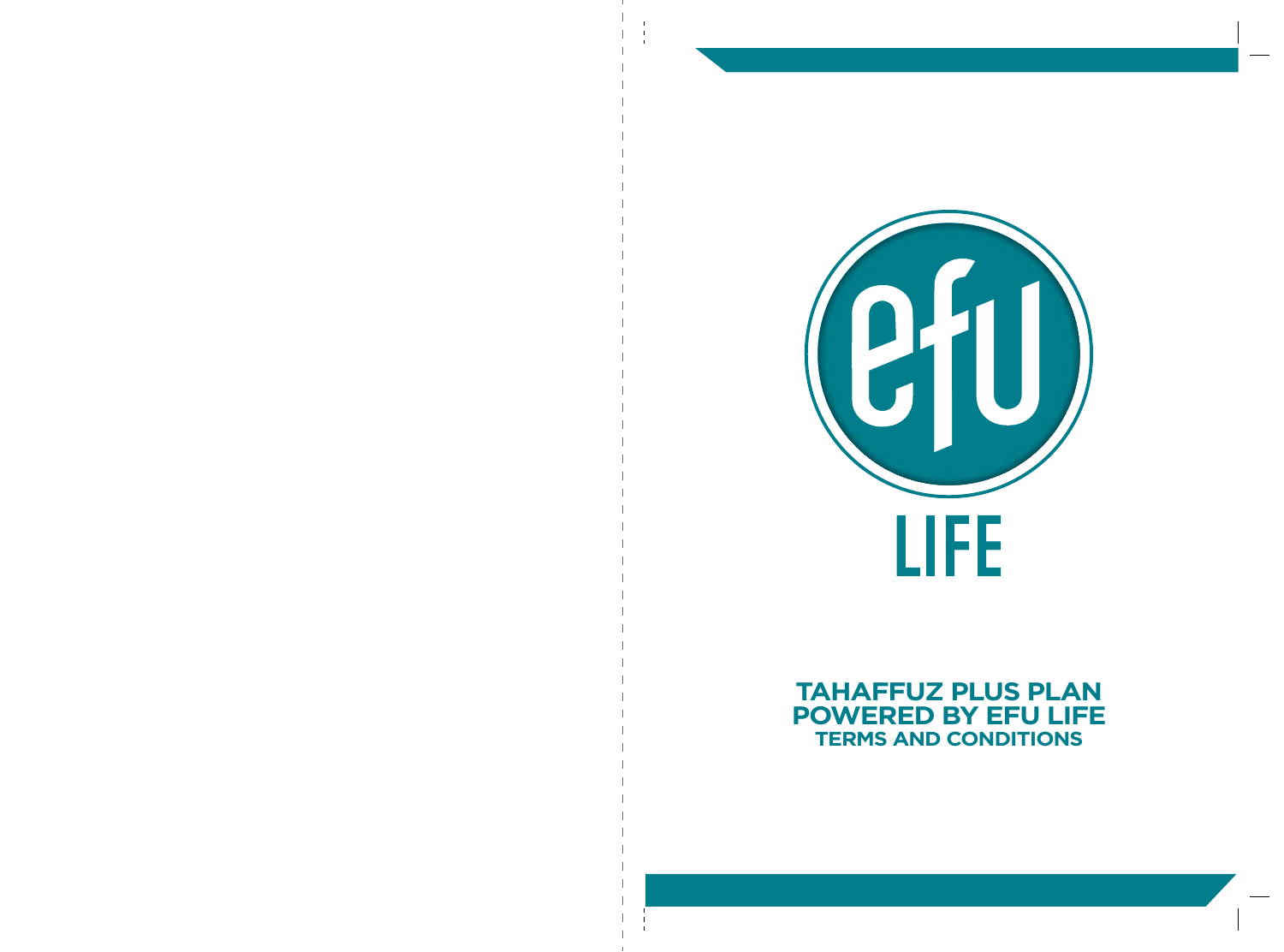# **TAHAFFUZ PLUS PLAN POWERED BY EFU LIFE TERMS AND CONDITIONS**

## **1. DEFINITIONS**

In these Provisions:

**COMPANY** means EFU Life Assurance Ltd.

**BANK** means Telenor Microfinance Bank Limited-Acting on behalf of Company as its Corporate Insurance Agent.

**TAHAFFUZ PLUS PLAN POWERED BY EFU LIFE** means a term accidental assurance product which provides a guaranteed level of accidental protection against death, disability and injuries due to accidental causes.

**ACCIDENT** means bodily injury which is caused solely by violent, external and accidental means and resulting directly and independently of all other causes.

**ACCIDENTAL DEATH** refers to an Insured Member dying as a result of injuries caused solely by violent, external and accidental means and there is evidence of a visible contusion or wound on exterior of the body except in the case of drowning or of an internal injury revealed by an autopsy, and that such death occurred within 90 days of the accident solely as a result of the same injury and not as an indirect result of any fit, physical defect, illness or disorder.

**ACCIDENTAL MEDICAL EXPENSE BENEFIT** means an Insured Member incurred hospital expenses on account of treatment of injuries caused solely by violent, external and accidental means and not as an indirect result of any fit, physical defect, illness or disorder.

**INSURED MEMBER** means the Eligible Life Assured who consents to opt TAHAFFUZ PLUS PLAN POWERED BY EFU LIFE

**ELIGIBLE LIFE ASSURED** means the customer of Bank who is eligible for assurance under this policy in accordance with Clause 4 of these Provisions and Conditions.

**BENEFICIARY** means the next of kin designated by the Insured Member who can be the spouse, or any other close blood relative.

**COVERAGE EFFECTIVE DATE** means the date and time on which the cover becomes effective which will be from 00:01 hours on the 1st day of the next month following the date on which the premium is paid after acceptance of the application by the Insured Member.

**POLICY TERM** means the period of one month beginning from the first day of a calendar month and ending on the last day of same calendar month.

**ENROLLMENT MONTHIVERSARY DATE:** the same date of a calendar month on which the Insured Member was initially enrolled into this policy upon payment of Monthly Premium stipulated in clause 7 hereinafter.

**RENEWAL ENROLLMENT:** Re-enrollment of an Insured into this policy upon payment of Monthly Premium on Enrollment Monthiversary Date stipulated in clause 7 hereinafter.

#### **2. MASTER CONTRACT**

These Provisions and Conditions constitute the Master Contract between the Company and the Insured Member. No one except an Appointed Signatory is authorized to modify this contract, or extend the time for premium payment, to waive any lapse or penalty, to waive any of the Company's rights or requirements or to bind the Company by making any promise or by accepting any representation or information. The Company shall not be bound by any promise or representation heretofore or hereafter given by any person other than the authorized representative and such approval be endorsed hereon.

## **3. AMENDMENT OF THIS POLICY**

This Policy may be amended or changed at any time, without the consent of the Members assured hereunder, on written request made by the Bank and agreement by the Company. Any amendment or change to this Policy shall be binding on all Members whether assured under this Policy prior to or on or after the date such amendment becomes effective.

## **4. ELIGIBILITY**

The Insured Member shall be those depositor or customer of the Bank are within the eligibility age range between 18 and 65 years and who have provided valid consent to purchase TAHAFFUZ PLUS PLAN POWERED BY EFU LIFE via approved distribution means deployed by the Bank. An Insured Member shall not be eligible for multiple enrollments at a single point of time.

## **5. PARTICULARS TO BE FURNISHED**

The Bank shall furnish the Company with all the necessary information on "client wise basis". Such particulars shall, unless otherwise agreed by the Company in writing, be furnished on the Commencement date and daily thereafter in the format to be specified by the Company.

# **6. EVIDENCE OF AGE**

Evidence of Age of the Insured Member, satisfactory to the Company, will be required before any benefit is paid. A copy of Computerized National Identity Card (CNIC) of the Insured Member shall be deemed satisfactory proof of Evidence of Age. In the absence of the CNIC and birth certificate, the matriculation Certificate or any other satisfactory evidence which the Company may specify will be considered as acceptable proof of age.

#### **7. AMOUNT AND CALCULATION OF PREMIUM**

Daily or Monthly Premium shall be payable in respect of the coverage provided. The amount of Premium for each member shall be according to the following schedule based on the variants of the plan

| <b>Plan</b>                                             | <b>Monthly Premium</b><br>per Insured Member (PKR) |
|---------------------------------------------------------|----------------------------------------------------|
| <b>TAHAFFUZ PLUS PLAN</b><br><b>POWERED BY EFU LIFE</b> | 75                                                 |

The coverage will start from the 1st of the next month.

#### **8. BENEFITS**

## **A) Accidental Death Benefit**

If the Insured Member dies as a result of injuries caused solely by violent, external and accidental means and there is evidence of a visible contusion or wound on exterior of the body except in the case of drowning or of an internal injury revealed by an autopsy, and that such death occurred within 90 days of the accident solely as a result of the same injury and not as an indirect result of any fit, physical defect, illness or disorder, the Company, upon receipt of and due investigation of the Claim, arrange to pay an amount shown in below table under the Policy.

| <b>Plan</b>                                             | <b>Sum Assured (PKR)</b> |
|---------------------------------------------------------|--------------------------|
| <b>TAHAFFUZ PLUS PLAN</b><br><b>POWERED BY EFU LIFE</b> | 500,000                  |

## **B) Permanent Total Disability Benefit**

If the Insured Member has, whilst the Policy is in full force and effect, sustained injuries caused solely by violent and accidental means and within 90 days of the accident suffers the losses set out in the Table of Benefits of Accidental Disability given below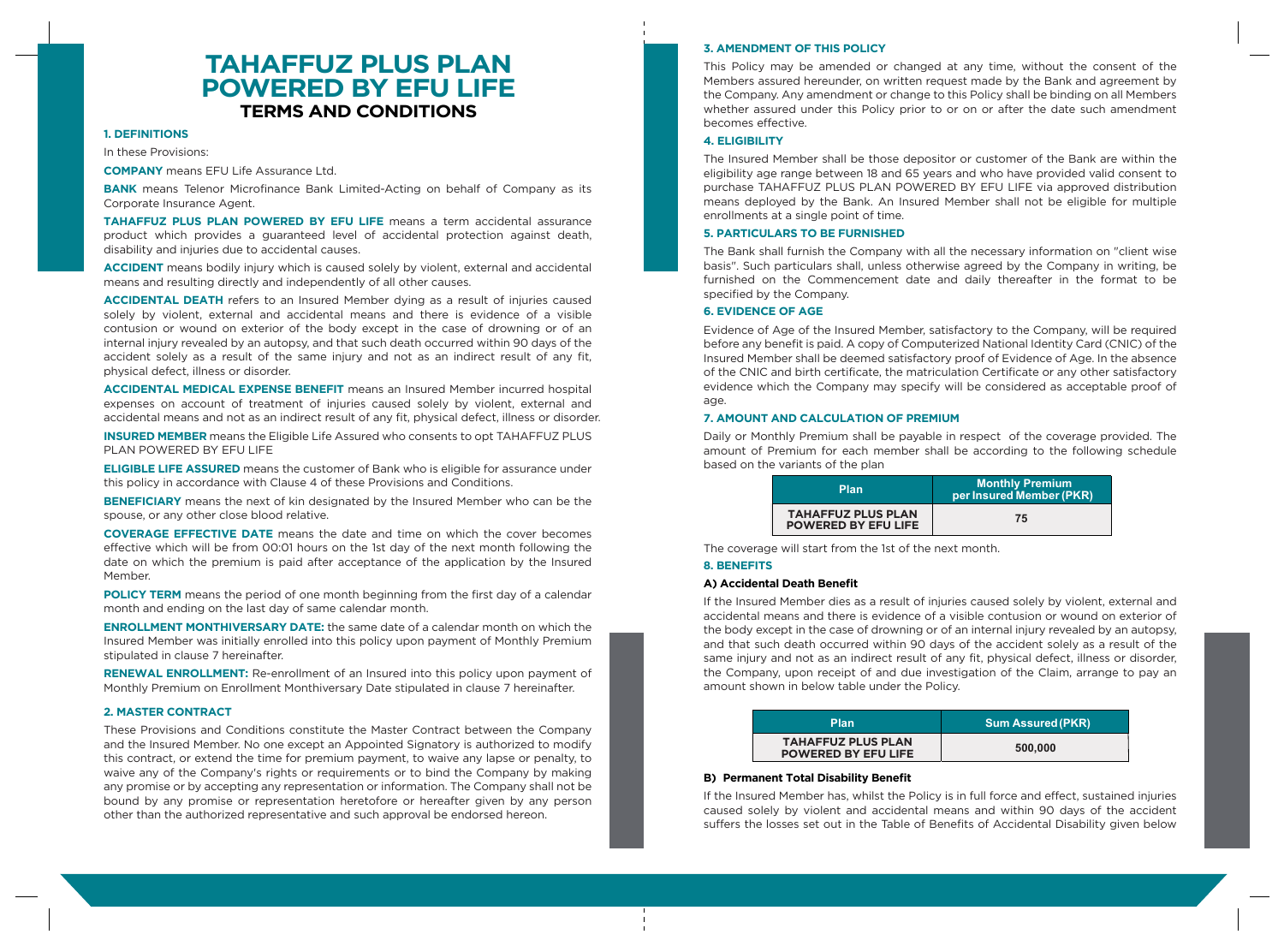solely as a result of same injuries, the Company will pay an amount depending on the type of loss as provided in the table below.

| TABLE OF BENEFITS OF ACCIDENTAL DISABILITY |                                                                                                                                     |         |  |
|--------------------------------------------|-------------------------------------------------------------------------------------------------------------------------------------|---------|--|
| S. No.                                     | <b>Description of Injuries</b><br>Sum Assured PKR)**                                                                                |         |  |
| 1.                                         | Loss of both hands or amputation at higher sites                                                                                    | 500,000 |  |
| 2.                                         | Loss of hand and or/a foot                                                                                                          | 500,000 |  |
| 3.                                         | Double amputation through leg or thigh; or amputation<br>through leg or thigh on one side and loss of other foot                    | 500,000 |  |
| 4.                                         | Loss of sight to such an extent as to render the claimant<br>500,000<br>unable to perform any work for which eye-sight is essential |         |  |
| 5.                                         | Very severe facial disfigurement                                                                                                    | 500,000 |  |
| 6.                                         | Absolute deafness                                                                                                                   | 500,000 |  |

\*\*If the Insured Member suffers more than one of the losses shown in the Table of Benefits of Accidental Disability arising out of same accident, only one claim shall be settled.

### **C) Accidental Medical Expense Benefit**

If the Insured Member incurs hospital expenses on account of treatment of injuries caused solely by violent, external and accidental means and not as an indirect result of any fit, physical defect, illness or disorder, the Company, upon receipt of and due investigation of the Claim, shall pay an amount equal to the actual expenses incurred but not exceeding the maximum limit shown in below table under the Policy.

| Plan                                                    | Accidental Medical Reimbursement Benefit (PKR) |
|---------------------------------------------------------|------------------------------------------------|
| <b>TAHAFFUZ PLUS PLAN</b><br><b>POWERED BY EFU LIFE</b> | 5.000                                          |

#### **9. CESSATION OF MEMBERSHIP**

An Insured Member shall cease to be an Insured Member on:

- The Insured Member's death or disability.
- Cancellation of this Policy by the Insured Member.
- The Insured Member having attained the age of 66 years;
- Non-payment of premiums by the Insured Member when due;

• Any other date on which the Member ceases to be eligible for assurance for any fraudulent or criminal reason affecting the assurance hereunder. Decision of the court shall be final in such cases.

# **10. EXCLUSIONS**

This policy does not provide any coverage and no benefits shall be paid for death or disability from all or any of the following corresponding Exclusions:

• Suicide, Self-Inflicted Injury, Murder and participation in any criminal act or violation of law.

• Participating in exercise or operations while serving with either of the armed or paramilitary forces or while performing any form of police duty

• Claim arising due to travelling in war inflicted areas

#### **11. CANCELLATIONS**

To cease monthly deductions, the Insured Member must de-register for the plan by calling Telenor Microfinance Bank helpline 3737. Otherwise, Bank will continue making monthly deductions from the account till the time balance is available in customer account.

#### **12. PAYMENT OF PREMIUMS**

All premiums, including taxes, etc., shall be payable at the office of the Company issuing the policy.

# **13. ASSIGNMENT**

The assurances provided for under this Policy and the benefits payable hereunder are not assignable.

# **14. RECORDS**

The Bank shall keep a record of the Insured Members containing, for each Insured Member, the essential particulars of the Assurance. This Policy gives the Company, by its duly authorized representative, the right at reasonable times to inspect all books and records of the Bank relating to the assurance effected hereunder.

# **15. CLAIMS**

Written notice of claim must be presented to and received at the office of the Company issuing the policy. The Bank OR Insured Member will provide, at their own expense, all certificates, information and evidence required by the Company in respect of claims. All claims will require evidence of claim and proof of age of the Insured Member. The Beneficiary / Claimant can call at 111-338-111 (help line of Insurance Company) to lodge the claim or approach their respective bank branch to fill out and submit necessary claim forms along with following documents. The submission of claim forms along with documents must not take more than 90 days after the occurrence of Event.

#### **Documents required for Accidental Death and Accidental Permanent Total Disability Claims:**

- Copy of death certificate issued by NADRA / Union Council
- Copy of CNIC of claimant and deceased
- Claimant's Statement
- FIR and Postmortem report in case of Accidental Death (where required)
- Succession Certificate & Original Guardianship Certificate (in case the beneficiary is a minor)
- Medical record confirming disability or dismemberment
- Any other document which may be deemed necessary by EFU Life Assurance

#### **Documents required for Accidental Medical Reimbursement Benefit:**

- Claimant's Statement signed by the Insured Member
- Copy of CNIC of the Insured Member
- Physician's Statement
- All original treatment invoices and bills
- Any other document which may be deemed necessary by EFU Life Assurance

The assurance effected hereunder shall carry no paid up value.

#### **16. CHANGE OF OWNERSHIP**

 If the business of the Bank shall be transferred to or succeeded by any person or corporation then, subject to the consent of the Company, the payment of premiums under this Policy may at the option of such person or corporation be continued in which case such person or corporation shall afro the date of such transfer or succession take the place of and be treated for all purposes of this Policy as being the Bank hereof.

#### **17. TERMINATION OF THE POLICY**

It is clarified that any termination shall not affect the obligations of the Bank and Company assumed at the time prior to the effective date of termination. Further, the Company reserves the right to give the Bank three months' written notice to add, alter or repeal the terms and conditions of the Agreement Hereof Notwithstanding anything contrary in this